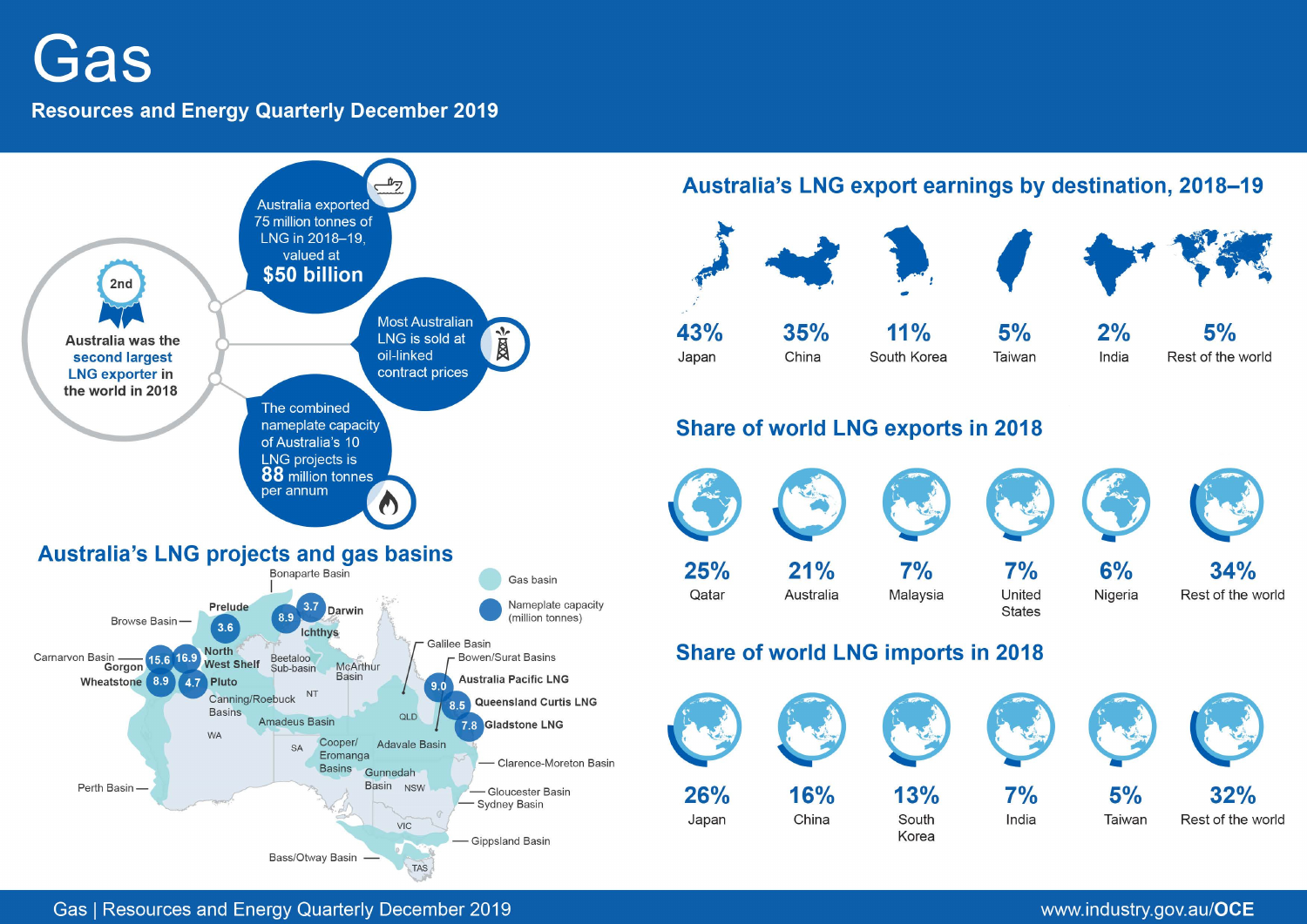# **7.1 Summary**

- Australian LNG export prices are forecast to decline slightly in 2019–20 and 2020–21, due to an easing of oil-linked contract prices (at which most Australian LNG is sold).
- Australia's LNG export volumes are forecast to increase from 75 million tonnes in 2018–19 to 81 million tonnes in 2019–20, as the last two projects in Australia's recent wave of LNG investment ramp up. Export volumes are forecast to hold steady at 81 million tonnes in 2020–21.
- **The value of Australia's LNG exports is forecast to decline from** \$50 billion in 2018–19 to \$49 billion in 2019–20, and fall back further to \$47 billion in 2020–21, driven by declining oil-linked contract prices.

#### Asian LNG spot prices have picked up, but remain at multi-year lows

Asian spot prices for LNG have recovered from the record lows seen in the September 2019 quarter (Figure 7.1). The Asian LNG spot price averaged an estimated US\$5.70 per million British thermal units (MMbtu) or A\$8.80 a gigajoule (GJ) in the December 2019 quarter, 25 per cent higher than the September quarter, but 40 per cent lower year-on-year. The modest price increase in recent months has been driven by stronger demand, in the lead up to winter in the northern hemisphere. Minor disruptions to supply in Australia, the US and Qatar have also supported prices.

Nevertheless, the overarching narrative for LNG markets remains unchanged: the long-anticipated overcapacity in LNG markets has arrived, placing downwards pressure on LNG spot prices, which remain at multi-year lows. New capacity in the US, Australia and Russia are ramping up operations. Meanwhile, growth in China's LNG imports (the world's second largest importer) has slowed, and imports from Japan and South Korea — the world's largest and third largest LNG importers, respectively — have declined.

Despite low LNG spot prices, there has been a relatively weak demand response, as most of the LNG traded in Asia is sold on long-term contracts (70 per cent in 2018). The price of LNG in these contracts is linked to the price of oil — commonly the Japan customs-cleared crude oil price (also known as the JCC) — by a time lag of several months.

There is no single oil-linked contract price in Asia, with a patchwork of different contractual pricing arrangements agreed at different points in time. The indicative oil-linked contract price is estimated to be around US\$10.50 per MMbtu (A\$16.29/GJ) in the December quarter, down slightly from US\$10.60 per MMbtu in the September quarter.

Although the differential between spot and long-term contract prices has narrowed in recent months, it is still very large in historical terms. There are potential implications for long-term contracts if this gap persists for a sustained period of time. Buyers are reportedly reducing purchases on long-term contracts — and increasing purchases of spot cargoes — where their contractual flexibility permits, and pushing to have contract prices lowered during the periodic price reviews that are built into long-term supply agreements. In the longer term, low spot prices relative to oil-linked prices may encourage buyers to push for shorter, more flexible contracts and gas-based pricing (as opposed to oil-linked pricing).

## **Figure 7.1: LNG prices, monthly**



Notes: The Argus Northeast Asian spot price is shown. LNG prices are DES (Delivered Ex Ship). DES prices include shipping and insurance. The long-term oil-linked contract price is indicative only, and is estimated at 14 per cent of the 3-month lagged Japan Customs-cleared crude oil price plus shipping.

Source: Argus (2019); Bloomberg (2019); Department of Industry, Innovation and Science (2019)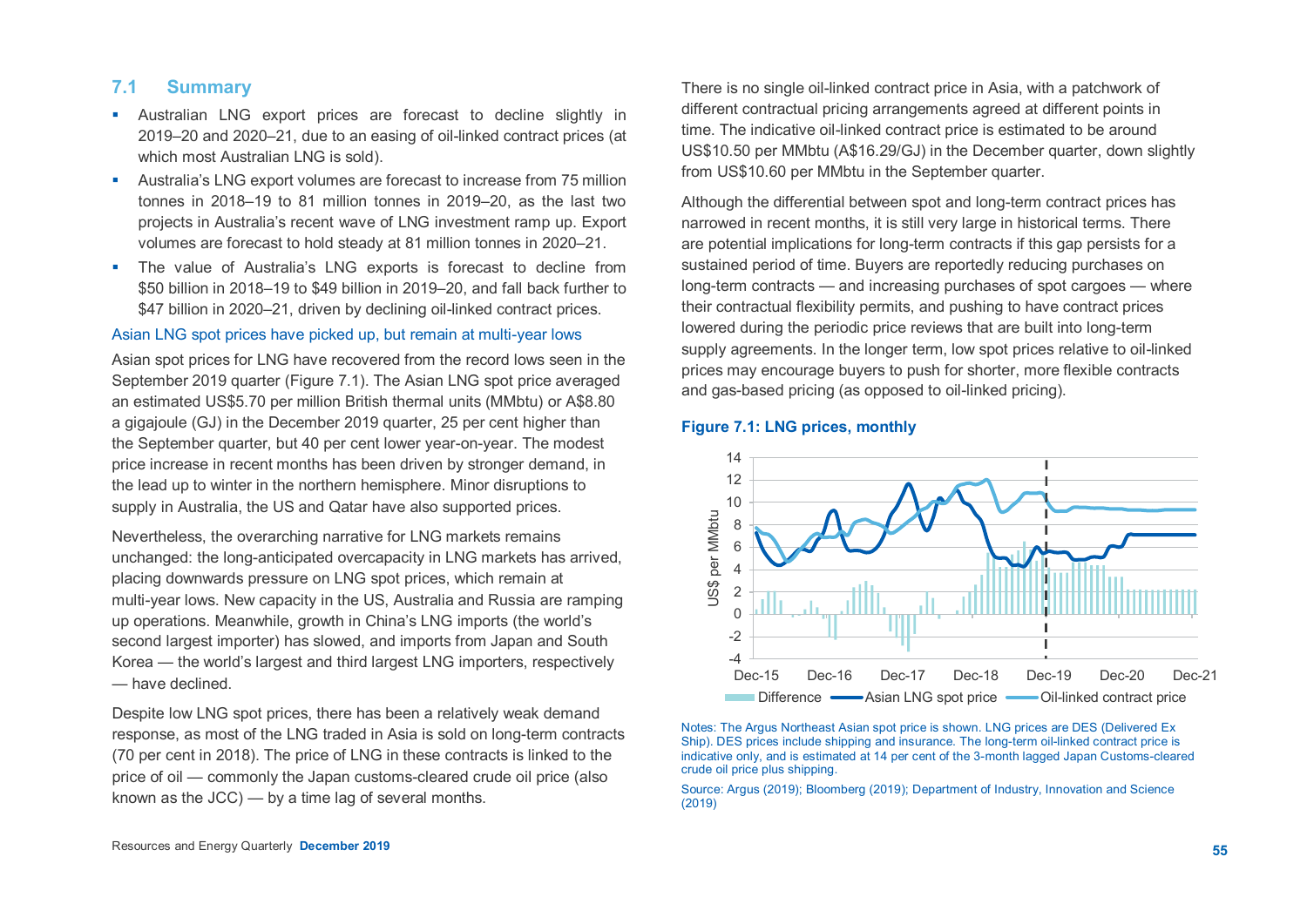# Spot prices forecast to rise, in contrast to falling contract prices

The differential between LNG spot prices and oil-linked contract prices is expected to narrow from current levels. LNG contract prices in Asia are forecast to decline over the outlook period, tracking the decline in forecast oil prices with a lag (see the *oil* chapter).

LNG spot prices — which are driven by supply-demand fundamentals rather than oil prices — are expected to recover modestly towards the end of the outlook period as the market rebalances. Average LNG spot prices in 2020 are forecast to be similar to 2019 levels, at an estimated average of US\$5.40 per MMbtu (A\$7.40/GJ). LNG spot prices are then forecast to increase to US\$7.10 per MMbtu (A\$9.20/GJ) in 2021.

Supply growth is expected to slow dramatically in the early 2020s, as the ramp up of new capacity in the US, Australia and Russia draws to a close. Demand is consequently expected to begin closing the gap on global production capacity in 2021, driving spot prices higher.

#### **Figure 7.2: Annual change in LNG demand and world supply capacity**



Source: Department of Industry, Innovation and Science (2019); Nexant (2019). 2019 data is an estimate.

# **7.2 World trade**

LNG trade has grown rapidly over the last few years, driven by the ramp up of new projects in Australia and the US, and surging demand in Asia. In 2019, LNG trade will total an estimated 322 million tonnes, up from 309 million tonnes in 2018. Growth in global supply capacity has rapidly outpaced demand growth, and the supply glut will likely persist in 2020. Growth in supply capacity is forecast to slow dramatically towards the end of the outlook period in 2021. From 2021, the global LNG market is expected to begin rebalancing, as demand growth absorbs the available capacity (Figure 7.2).

# **7.3 World imports**

# Nuclear restarts and shutdowns to be a key driver of Japan's LNG imports

Japan — the world's largest LNG buyer — imported 81 million tonnes of LNG in 2018. Japan's LNG imports have subsequently declined, falling by 7.6 per cent year-on-year in the first nine months of 2019. The ongoing return of nuclear power generation and relatively mild winter and summer seasons — reducing energy demand for heating and cooling — have reduced Japan's LNG imports.

Japan's LNG imports are forecast to fall by 6 million tonnes over the outlook period to 75 million tonnes in 2021 (Figure 7.3), driven by two key factors. First, overall energy demand in Japan is expected to fall slightly, due to increased energy efficiency and subdued economic growth. Second, LNG is expected to face increased competition in the electricity generation sector from nuclear and renewable power sources. The pace of nuclear restarts and the potential for new shutdowns will be a key driver of Japan's LNG imports over the next two years.

At the time of writing, nine of Japan's 42 nuclear reactors had gained approval to restart and seven were in operation. Further nuclear restarts appear likely over the next five years. Eighteen reactors have applications to restart with the Nuclear Regulation Authority. Although there is no firm schedule for restarts, the Institute of Energy Economics (a Japanese government-affiliated think tank) expects five reactors to restart by March 2021.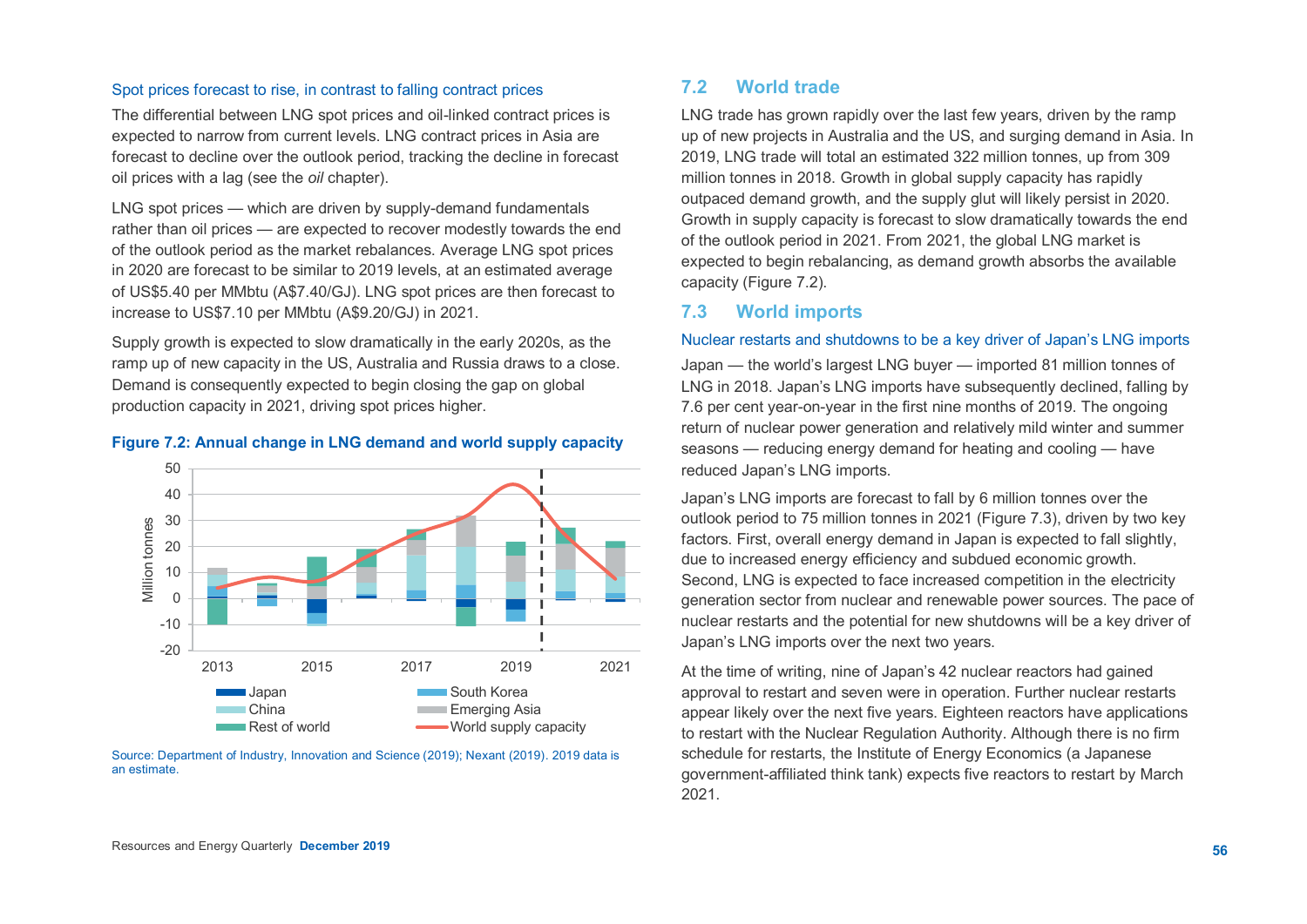The outlook for nuclear generation in Japan has been complicated by new security measures announced by Japan's nuclear regulator in April 2019. Operations that miss deadlines to implement counterterrorism upgrades will be halted. In October, Kyushu Electric Power announced that operations at two of its reactors — Sendai 1 and 2 — would be taken offline in 2020 to complete the necessary upgrades.

Both thermal coal and gas are expected to fill the gap left by the closures. The forecast for Japanese imports of LNG for 2020 has thus been revised up slightly from the September 2019 *Resources and Energy Quarterly*. The potential for a further two nuclear reactors — Kansai Electric Power's Takahama 3 and 4 — to be closed to complete upgrades could further boost Japan's LNG imports over the outlook period to 2021.

## China's LNG imports expected to grow, but at a slower pace

China was the second largest LNG buyer in the world in 2018, importing 51 million tonnes of LNG, or 69 billion cubic metres (bcm). China's LNG imports continued to grow in the first ten months of 2019, rising by 14 per cent on the same period a year earlier.

However, the pace of growth has slowed considerably from previous years (Figure 7.4), due to a range of factors. The Jiangsu Rudong LNG terminal, one of China's largest, was offline for more than a month from late September, after it was damaged during a typhoon. Growth in gas demand has also moderated in recent months. Authorities are reportedly relaxing the coal-to-gas switching policy to allow more flexibility in the choice of fuel, against a backdrop of slowing economic growth and low coal prices. China's gas stockpiles are also higher than usual, due to a relatively mild summer. Combined with improved storage infrastructure, it appears unlikely that there will be a substantial surge in LNG imports to meet winter demand, in contrast to previous years.

Despite the slowing pace of growth, China's gas consumption is expected to rise over the outlook period, driven by China's efforts to reduce air pollution and raise the share of gas in the overall energy mix from 7.0 per cent in 2017 to 8.3–10 per cent in 2020. In 2021, China's gas consumption is forecast to reach 364 bcm, up from an estimated 280 bcm in 2018.

# **Figure 7.3: LNG import forecasts**



■2018 2021

Source: Department of Industry, Innovation and Science (2019); Nexant (2019)

#### **Figure 7.4: Year-on-year change in LNG imports**



Source: Bloomberg (2019); Argus (2019)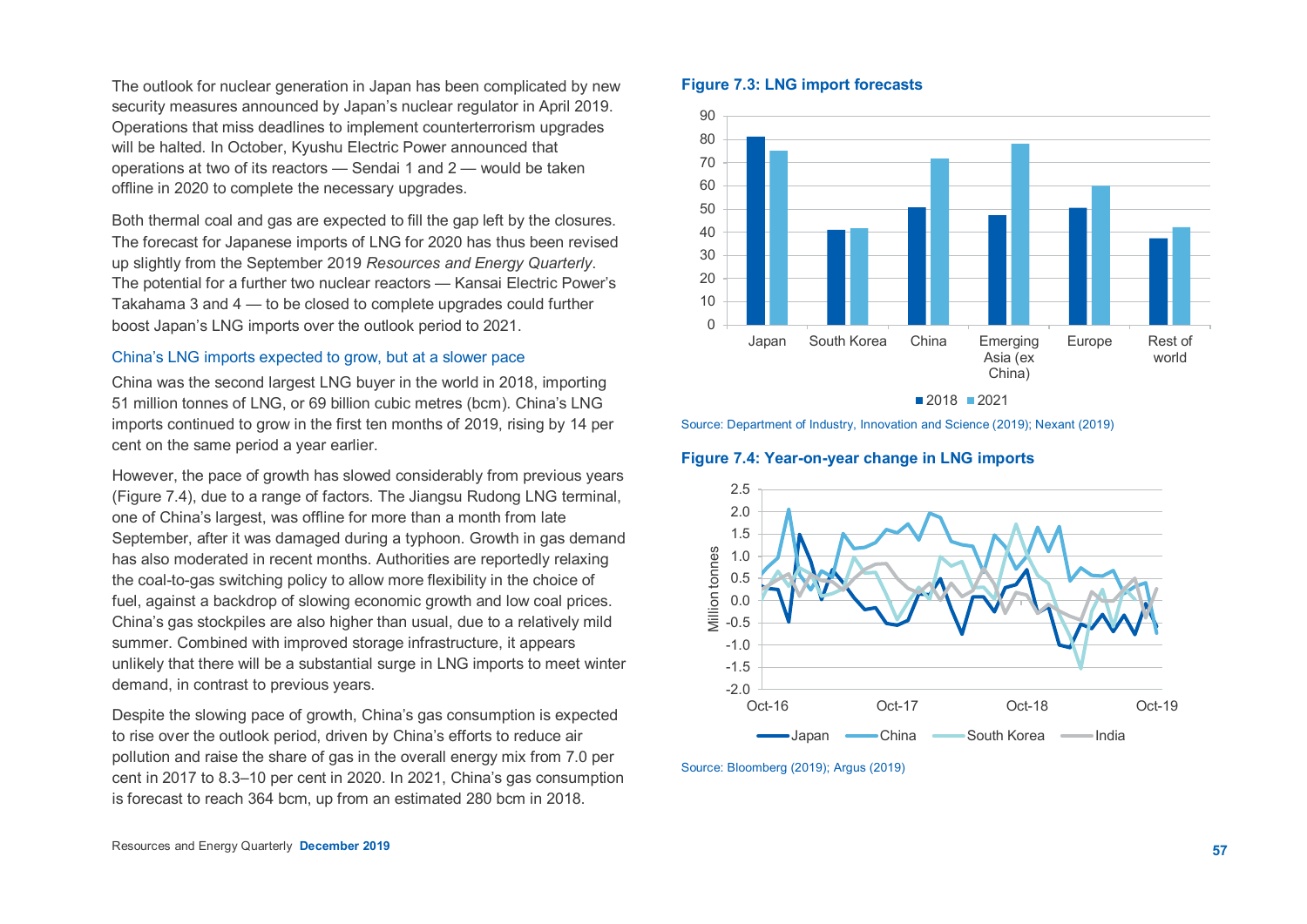Rising gas demand in China is expected to be met by growth in domestic gas production, pipeline imports and LNG imports (Figure 7.5). While domestic gas production and pipeline imports are the lowest cost source of gas, they are not expected to keep pace with rising domestic demand. LNG imports are thus expected to grow to service rising Chinese gas demand. China's LNG imports are forecast to rise from an estimated 57 million tonnes in 2019 to 72 million tonnes (98 bcm) in 2021. Beyond the outlook period, China's LNG import capacity could more than double from current levels by the mid-2020s, based on project development plans, and China is likely overtake Japan as the world's largest importer of LNG.

China is targeting domestic gas production of 207 bcm in 2020, up 30 per cent from around 160 bcm in 2018. However, the country faces difficulties in lifting domestic output, including challenging geology and the fact that gas resources are located in heavily populated or cultivated areas. As a result, China's gas production could fall short of its production target, requiring higher imports to meet demand. China's pipeline gas imports are also expected to rise over the next few years. Russia's Power of Siberia pipeline to north-eastern China opened on 2 December 2019, and is expected to deliver 10 bcm by 2021 as it ramps up towards full capacity of 38 bcm by 2025. The Central Asia–China Gas Pipeline expansion is also on track for completion by 2020.



#### **Figure 7.5: China's gas consumption by source**

#### **Box 7.1: US-China trade tensions impact on global LNG trade flows**

On 24 September 2018, a 10 per cent tariff was imposed on Chinese LNG imports from the US. The tariff was increased to 25 per cent from 1 June 2019, as part of China's response to the US raising tariffs on US\$200 billion of Chinese goods. The tariffs have reduced the competitiveness of US LNG in China relative to other sources. As a result, China has purchased more LNG from other countries (Figure 7.6), and US LNG exports have been directed to other markets.

Australia has accounted for the majority of the increase in China's imports since September 2018. However, it is difficult to attribute this increase directly to the effect of tariffs, given China's rapidly growing LNG demand and the ramp up of new Australian projects over the same period.

LNG trade flows will likely continue to be influenced by any resolution or escalation of US-China trade tensions. The Phase One trade deal announced in mid-December includes commitments from China to import an additional \$200 billion of US goods and services over the next two years, although it remains unclear if LNG will be a part of the deal. If LNG continues to be caught up in trade tensions, this may discourage or delay final investment decisions for a second wave of US LNG projects.



#### **Figure 7.6: China's monthly LNG imports, year-on-year change**

Source: Bloomberg (2019) National Bureau of Statistics of China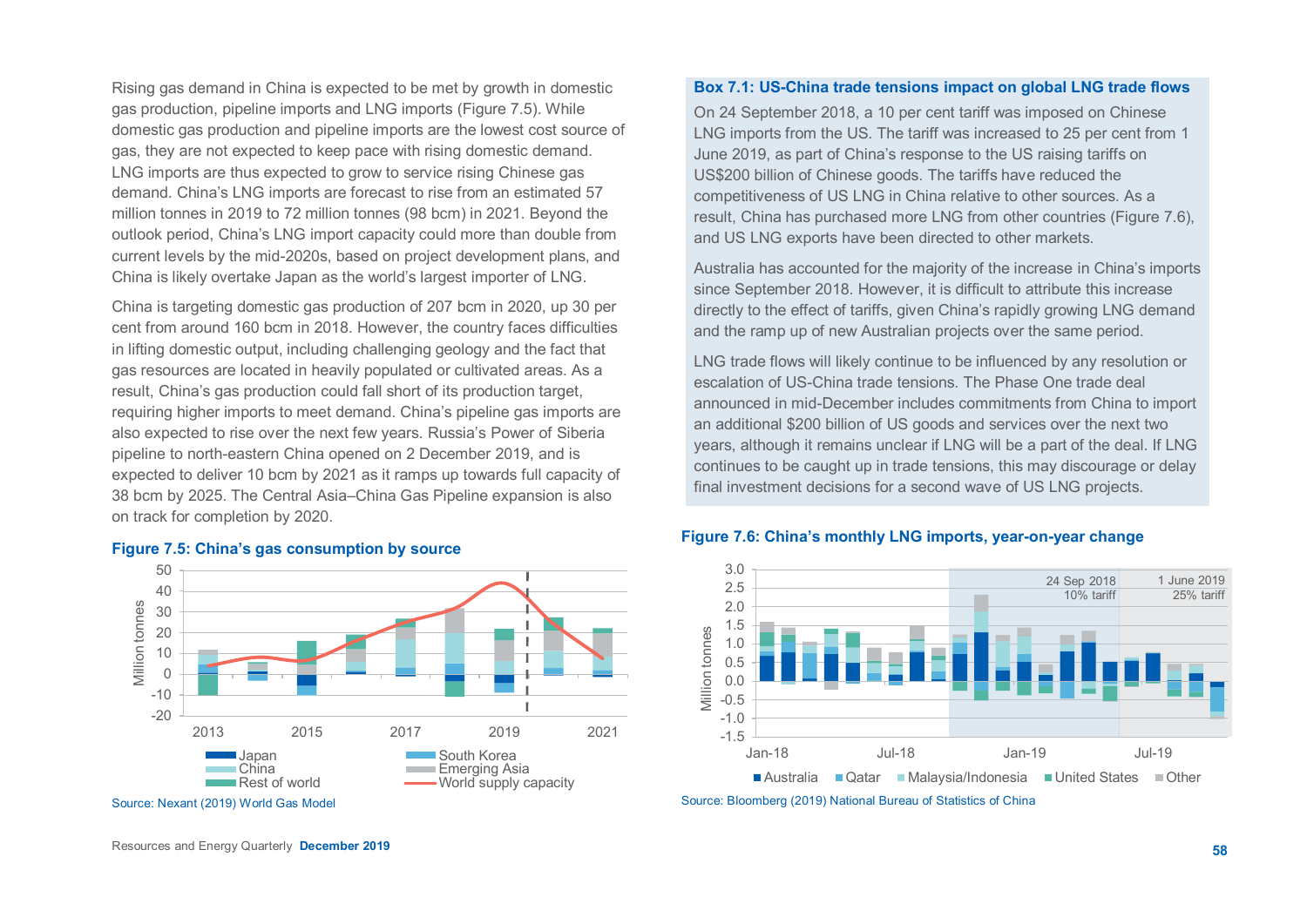## South Korea's imports increased rapidly last year

South Korea was the world's third largest buyer of LNG in 2018, with LNG imports reaching an all-time high of 41 million tonnes. Imports have since fallen by 14 per cent in the year to September compared to a year ago. The decline is being driven by the return of nuclear generation capacity, after reactors were closed in 2018 for both regular maintenance and unexpected downtime. A milder than usual winter and summer season has also reduced overall energy demand.

After 2019, LNG imports are expected to increase again, reaching 42 million tonnes in 2021. The South Korean government has a long-term plan to shift its energy mix towards renewables and gas, and away from nuclear and coal. To support this shift, the South Korean government lowered taxes on LNG imports and raised taxes on thermal coal imports on 1 April 2019, and plans to close several more aging coal-fired power stations before 2022.

#### LNG demand to increase amongst emerging Asian economies

LNG demand in other emerging Asian economies, such as India, Pakistan, Bangladesh, Indonesia, Malaysia and Thailand, is expected to grow over the outlook period. While these countries are relatively small importers of LNG individually, collectively they are expected make a substantial contribution to rising global LNG demand. As a group, emerging Asian economies are expected to surpass China as the world's second largest importer of LNG by 2021.

India is expected to account for a large share of the growth in emerging Asian demand, with LNG imports forecast to increase from an estimated 22 million tonnes in 2019 to 28 million tonnes in 2021. The Indian government is aiming to lift the share of gas in the energy mix from just under 6 per cent currently to 15 per cent by 2030, although the target is considered ambitious. The increase in gas consumption will be supported by policy and price reforms, and by investment in pipeline and port infrastructure. While India's domestic gas production is also forecast to grow, it is not expected to keep pace with demand, with the gas sector constrained by a range of challenges.

# Europe expected to increase LNG imports but challenges are looming

Europe — the 'destination of last resort' for LNG due to its extensive storage capacity — has absorbed much of the increase in LNG production over 2019 to date. However, with storage quickly filling up and the potential for a milder-than-usual winter, a growing glut of LNG in Europe is raising questions over how much more LNG can absorbed in the coming months.

Over the outlook period, Europe's LNG imports are forecast to climb from 51 million tonnes in 2018 to 60 million tonnes in 2021. While overall European gas consumption is expected to remain relatively flat, rising LNG imports are expected to be driven by declining gas production in the region. Resource depletion in the North Sea and efforts to reduce seismic activity at the Groningen gas field in the Netherlands, are both expected to reduce European gas production.

Partially offsetting the impacts of declining domestic production, LNG imports are expected to face increasing competition in Europe from pipeline gas. The Nord Stream II gas pipeline, with a capacity of 55 bcm per annum (equivalent to around 40 million tonnes of LNG), will connect Russian gas fields to the EU pipeline network at Germany's Baltic coast. With several hurdles remaining, it is unlikely that the project will commence operations until the June quarter of 2020.

# **7.4 World exports**

# A major expansion in global LNG production capacity is underway

The rapid growth in global LNG supply capacity seen over the last few years is expected to continue in 2020, although at a slower pace (Figure 7.7). The growth will be driven by the continued ramp up of new operations in the US and, to a lesser extent, Australia.

Growth in global LNG capacity is set to slow dramatically in 2021, as these projects finish ramping up. Growth in global supply capacity is expected to drop to its lowest level since 2013, with the only additions to capacity likely to be from new trains at existing projects in the US and Indonesia.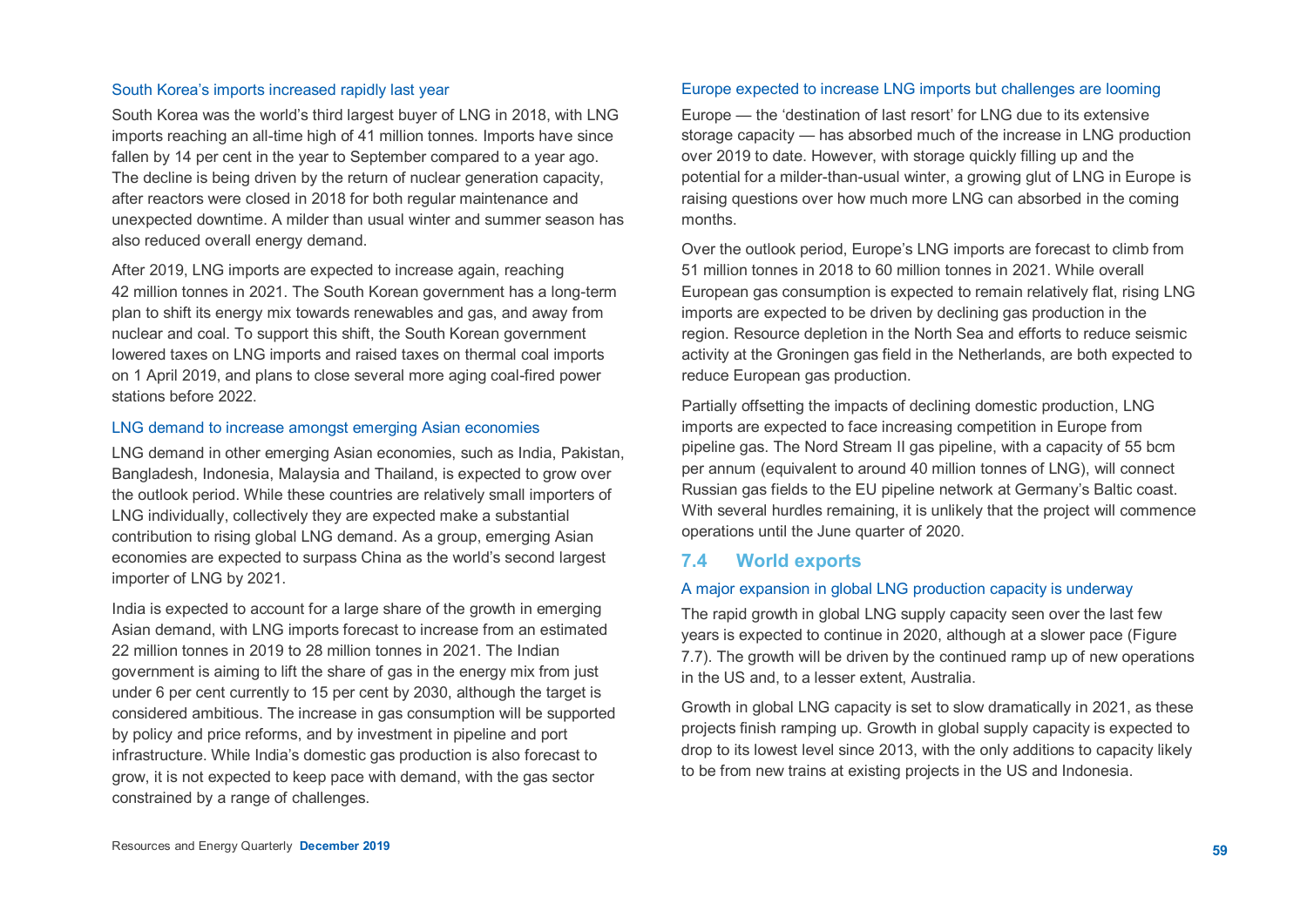

# **Figure 7.7: Annual change in LNG supply capacity and demand**

Notes: Nameplate capacity is the maximum annual production capacity of an LNG plant. 2019 data is an estimate.

Source: Department of Industry, Innovation and Science (2019); Nexant (2019)

### US LNG capacity to drive supply growth out to 2021

US LNG exports continued to rise sharply in 2019, underpinned by the ramp up of new LNG projects. Three new liquefaction facilities commissioned their first trains in 2019, and production is expected to continue to ramp up in 2020 and 2021. The combined nameplate capacity of US LNG projects is on track to reach around 70 million tonnes per annum (mtpa) in 2020.

This expansion in LNG infrastructure is expected to make the US the world's third largest LNG exporter by 2021 (Figure 7.8), behind Australia (where nameplate capacity should soon reach 88 mtpa) and Qatar (where nameplate capacity is expected to remain at around 77 mtpa for the next few years).

# Qatar's LNG exports are projected to remain largely unchanged

Qatar was the world's largest LNG exporter in 2018, exporting 76 million tonnes of the liquefied fuel. Qatar's LNG exports were flat in the year to September, before declining by 13 per cent year-on-year in October, due to maintenance on two trains. Qatar's LNG exports are forecast to be steady at around 76 million tonnes through to 2021 (Figure 7.8).

# The world's largest LNG exporter

Over the course of 2019, Australia and Qatar have competed for the title of the world's largest LNG exporter. On current estimates, Australia is expected to marginally edge past Qatar as the world's largest LNG exporter in 2019, shipping an estimated 78 million tonnes of LNG compared with an estimated 75 million tonnes from Qatar.

The title is not certain however, with a lack of clarity around the precise level of Qatar's LNG exports (see Box 7.1 in the September 2019 *Resources and Energy Quarterly*). Whatever the case, Australia's LNG exports are expected to be surpassed by both Qatar and the US during the mid-2020s. In November, Qatar Petroleum announced plans to construct another two LNG 'mega trains', which would increase Qatar's LNG production capacity by 64 per cent to 126 million tonnes by 2027. These plans are expected to solidify Qatar's position as the world's top LNG exporter by the late-2020s.

#### 90 80 70 **Million tonnes** Million tonnes 60 50 40 30 20 10  $\Omega$ Russia South East Australia Qatar United Rest of **States** Asia world

## **Figure 7.8: LNG export forecasts**

■2018 2021

Source: Department of Industry, Innovation and Science (2019); Nexant (2019)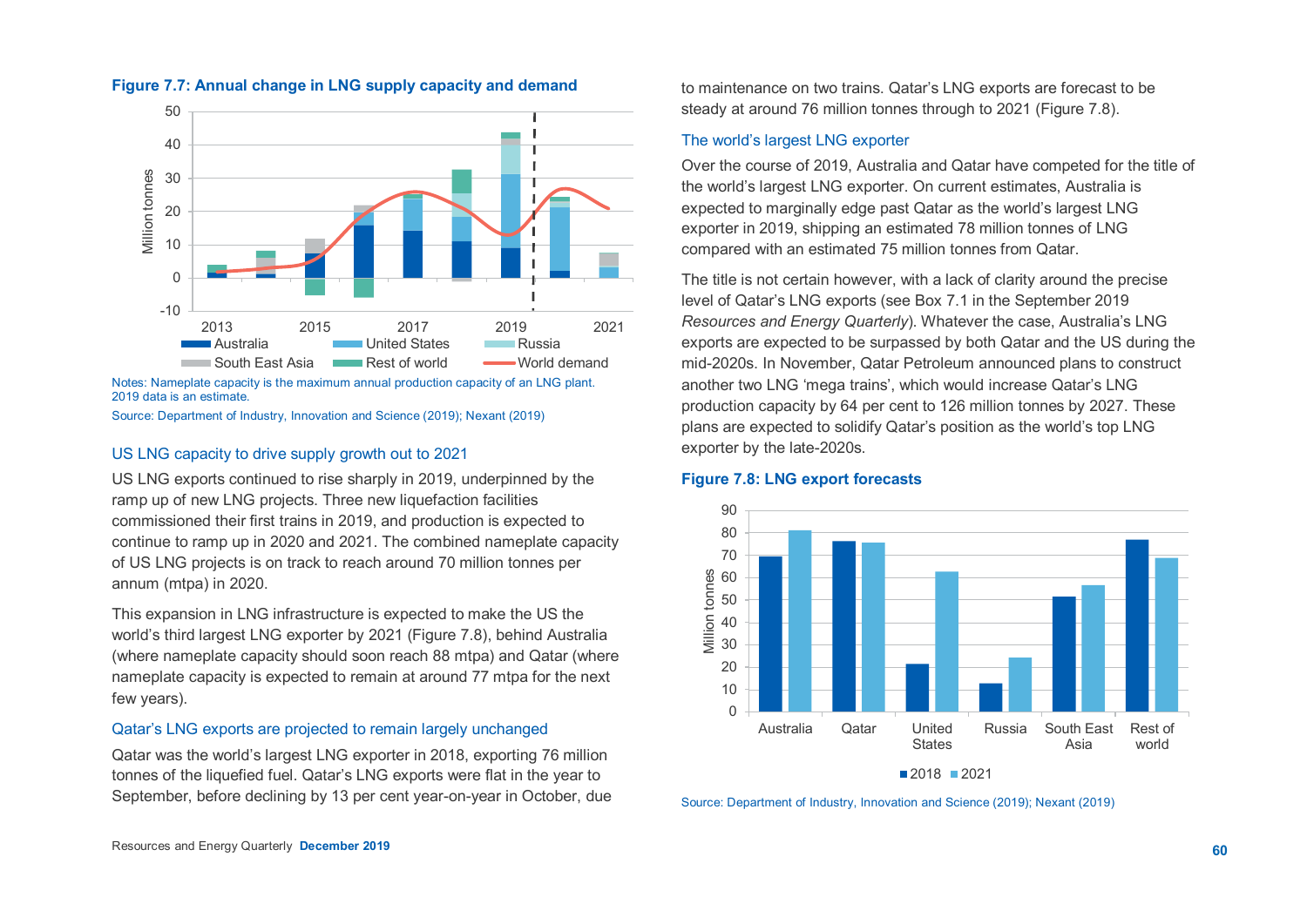#### **Box 7.2: The long-term outlook for natural gas**

Natural gas consumption increased by 4.6 per cent in 2018, accounting for nearly half the increase in global energy demand. Global gas demand continues to grow in all three scenarios modelled in the International Energy Agency's (IEA) 2019 World Energy Outlook. However, there are substantial variations to the outlook by region and scenario (Figure 7.9).



**Figure 7.9: Change in gas demand by scenario and region, 2018–2040**

Note: The Current Policies Scenario considers the impact of policies and measures that are firmly enshrined in legislation as of mid-2019. The Stated Policies Scenario (previously known as the New Policies Scenario) incorporates the likely effects of current and announced policies, including official targets. The Sustainable Development Scenario entails a pathway consistent with the Sustainable Development Goals and Paris Agreement.

Source: IEA (2019) World Energy Outlook 2019

In the central Stated Policies Scenario, natural gas demand grows by nearly 40 per cent between 2018 and 2040, accounting for a quarter of global primary energy demand by 2040. Developing Asian economies account for more than half of the global growth in natural gas demand. Natural gas demand more than doubles in China over the next two decades. While natural gas use also rises in India and South East Asia, prospects are constrained by affordability and infrastructure issues.

Rising demand for natural gas is expected to be met by growing supply from the continued ramping up of shale gas in the US to 2025, and accelerating production growth in the Middle East and emerging exporters in Africa between 2025 and 2040.

Australia's production almost doubles to 200 bcm by 2040 in the Stated Policies Scenario, but the IEA notes that this requires significant additional investment and an alignment of federal and state government policies. The IEA also notes that resource depletion could bring challenges in maintaining supply for both domestic consumption and LNG exports.

LNG overtakes pipeline gas as the main way to trade gas over long distances by the late 2020s. However, as a relatively high-cost fuel, LNG is expected to continue to face challenges, despite its relative advantages to coal and oil in terms of flexibility and air pollution. Competition from other fuels and technologies — particularly coal and renewables — raises substantial uncertainty regarding the scale and durability of demand in developing markets.

In the Sustainable Development Scenario, natural gas demand grows at a more moderate pace to 2030, before reverting to present levels by 2040. Renewables, energy efficiency, biomethane and hydrogen all reduce gas consumption in order to meet the Paris Agreement targets.

The exception to this trend is India, where natural use demand grows even faster in the Sustainable Development Scenario. This outcome reflects the potential role for gas as a transition fuel in India to meet both the Sustainable Development Goals and Paris Agreement targets.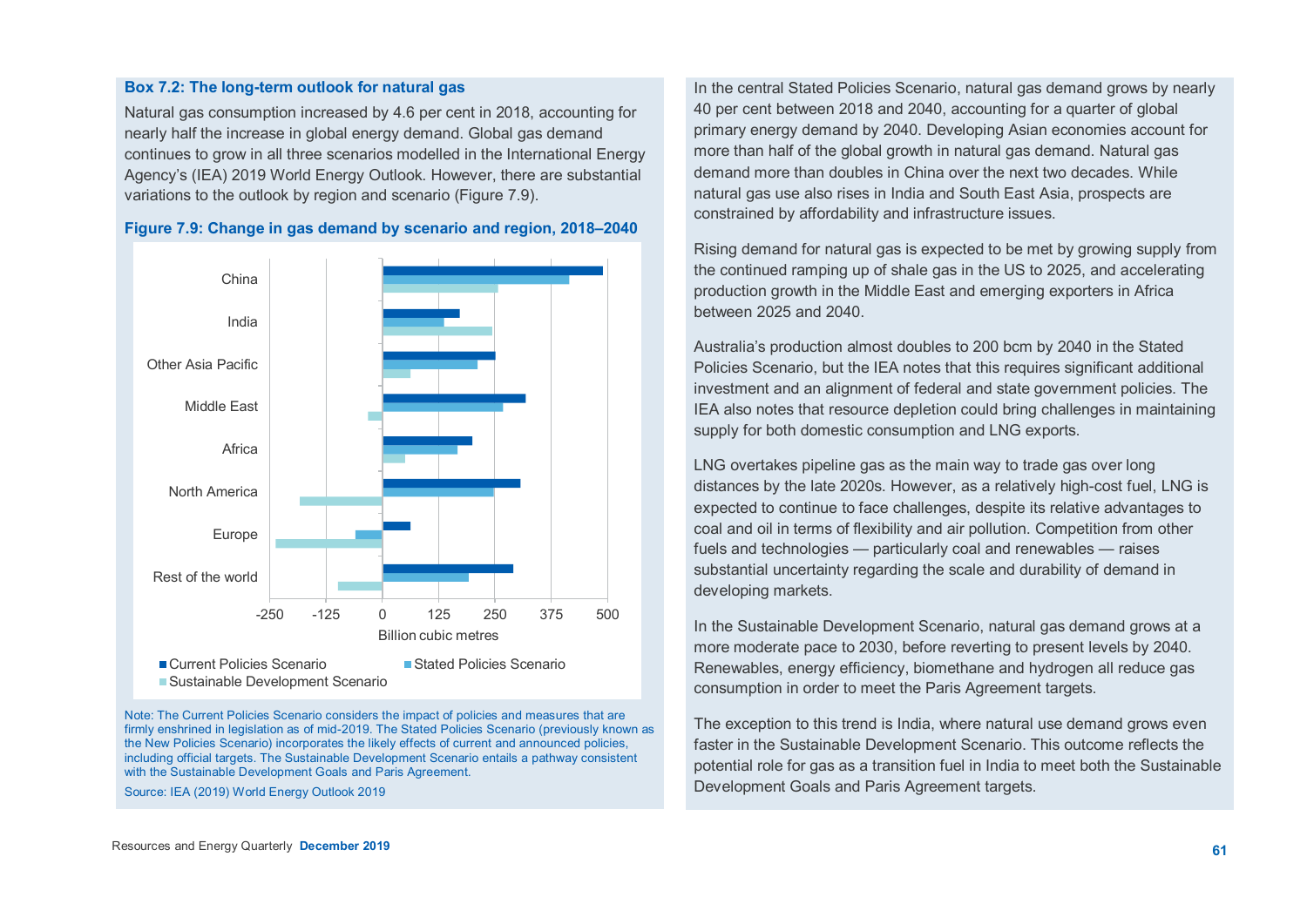# **7.5 Australia**

# Australia's LNG exports to stabilise after a period of rapid growth

Australia exported \$50 billion of LNG in 2018–19, up from \$31 billion in 2017–18. Higher export earnings have been driven by the recovery in oil prices (relative to 2017–18), and growing export volumes, particularly from the Wheatstone (which began producing at full capacity in the second half of 2018) and Ichthys LNG projects.

The value of Australia's LNG exports is forecast to decline to \$49 billion in 2019–20 and fall back further to \$47 billion in 2020–21, driven by declining oil-linked contract prices (at which most Australian LNG is sold) and an appreciating exchange rate.

In 2019–20, growth in export volumes is expected to partially offset the impact of lower oil-linked contract prices, as the Prelude and Ichthys projects continue to ramp up production (Figure 7.10 and 7.11). The Prelude project — which shipped its first LNG cargo in June — is expected to ramp up production over the course of 2019–20. Production at Ichthys has ramped up ahead of schedule, reaching around 95 per cent of nameplate capacity during the September 2019 quarter, up from around 80 per cent in the June quarter. Partially offsetting export growth from new projects, maintenance works at Train 1 at Gorgon LNG is expected to reduce export volumes in the December 2019 quarter.

Prelude and Ichthys are the last two remaining projects that are ramping up production following Australia's recent wave of LNG investment. LNG export volumes are thus forecast to flatten out 2020–21. Tapering production at Darwin LNG — as gas from the Bayu-Undan field is exhausted — is expected to see a reduction in export volumes towards the end of the outlook period.

## Export earnings have been revised down

The forecast for Australian LNG export earnings has been revised down from the September 2019 *Resources and Energy Quarterly*, by \$2.7 billion and \$2.2 billion in 2019–20 and 2020–21, respectively. Lower forecast export earnings reflect a lower oil price forecast (see the *oil* chapter).

# **Figure 7.10: Growth in Australia's LNG export earnings, contributions from volumes and prices**



Source: ABS (2019); Department of Industry, Innovation and Science (2019)

#### **Figure 7.11: Australia's LNG exports and export capacity**



Source: ABS (2019); Department of Industry, Innovation and Science (2019)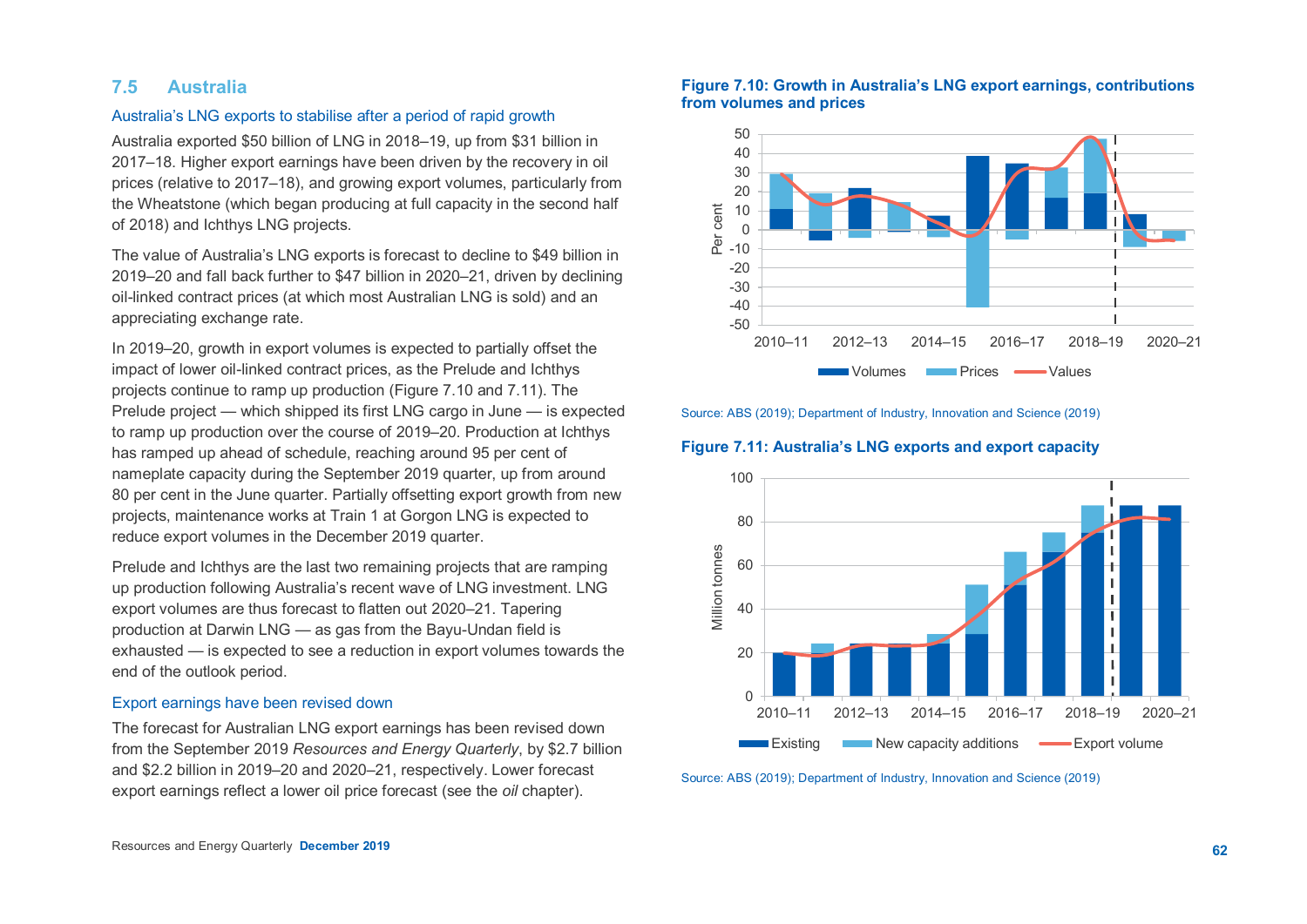# **Table 7.1: World gas outlook**

|                            |             |       |                   |                   |                   | Annual percentage change |                   |                   |
|----------------------------|-------------|-------|-------------------|-------------------|-------------------|--------------------------|-------------------|-------------------|
|                            | <b>Unit</b> | 2018  | 2019 <sup>s</sup> | 2020 <sup>f</sup> | 2021 <sup>f</sup> | 2019f                    | 2020 <sup>f</sup> | 2021 <sup>f</sup> |
| JCC oil price <sup>a</sup> |             |       |                   |                   |                   |                          |                   |                   |
| $-$ nominal                | US\$/bbl    | 72.9  | 65.9              | 63.7              | 62.9              | $-9.6$                   | $-3.4$            | $-1.3$            |
| $-$ real <sup>h</sup>      | US\$/bbl    | 74.2  | 65.9              | 62.4              | 60.3              | $-11.2$                  | $-5.4$            | $-3.3$            |
| Asian LNG spot priceba     |             |       |                   |                   |                   |                          |                   |                   |
| - nominal                  | US\$/MMbtu  | 9.8   | 5.4               | 5.4               | 7.1               | $-44.6$                  | $-0.5$            | 31.5              |
| $-$ real <sup>h</sup>      | US\$/MMbtu  | 10.0  | 5.4               | 5.3               | 6.8               | $-45.5$                  | $-2.5$            | 28.8              |
| LNG trade                  | $Mt^c$      | 308.7 | 321.7             | 348.5             | 369.3             | 4.2                      | 8.3               | 6.0               |
| Gas production             | <b>Bcm</b>  | 3,801 | 3,885             | 3,955             | 4,016             | 2.2                      | 1.8               | 1.5               |
| Gas consumption            | <b>Bcm</b>  | 3,815 | 3,895             | 3,966             | 4,046             | 2.1                      | 1.8               | 2.0               |

Notes: **a** JCC stands for Japan Customs-cleared Crude; **b** Historical data is the North Asia SLlnG weekly spot price; **c** 1 million tonnes of LNG is equivalent to approximately 1.36 billion cubic metres (bcm) of gas; **f** Forecast; **g** 1 MMBtu is equivalent to 1.055 GJ; **h** In 2019 US dollars; **s** estimate.

Source: ABS (2019) International Trade in Goods and Services, Australia, 5368.0; Department of Industry, Innovation and Science (2019); Company reports; Nexant World Gas Model (2019)